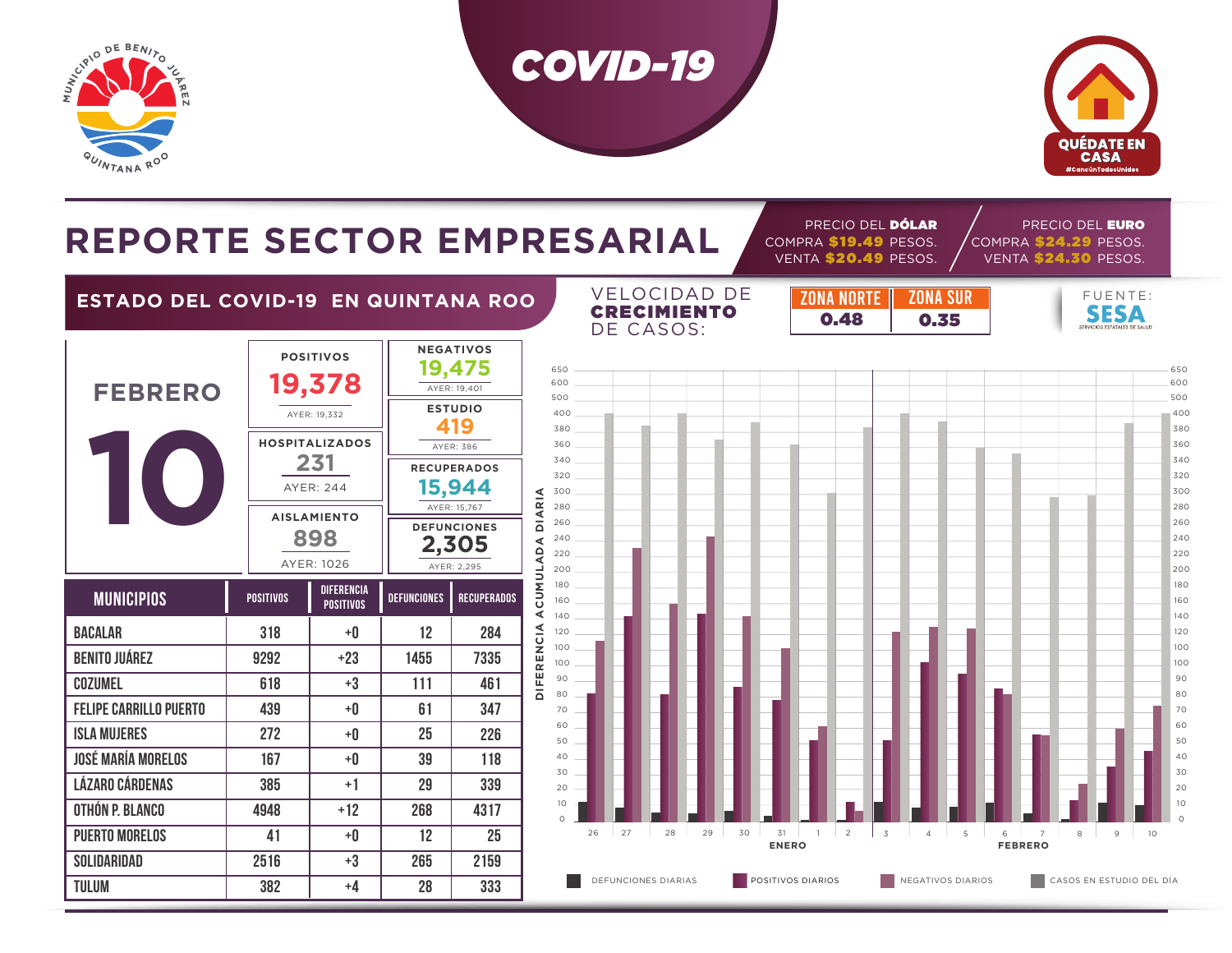**SEMÁFORO COVID EN BENITO JUÁREZ** SEMANA DEL **8** DE **FEBRERO** AL **14** DE **FEBRERO** 2021

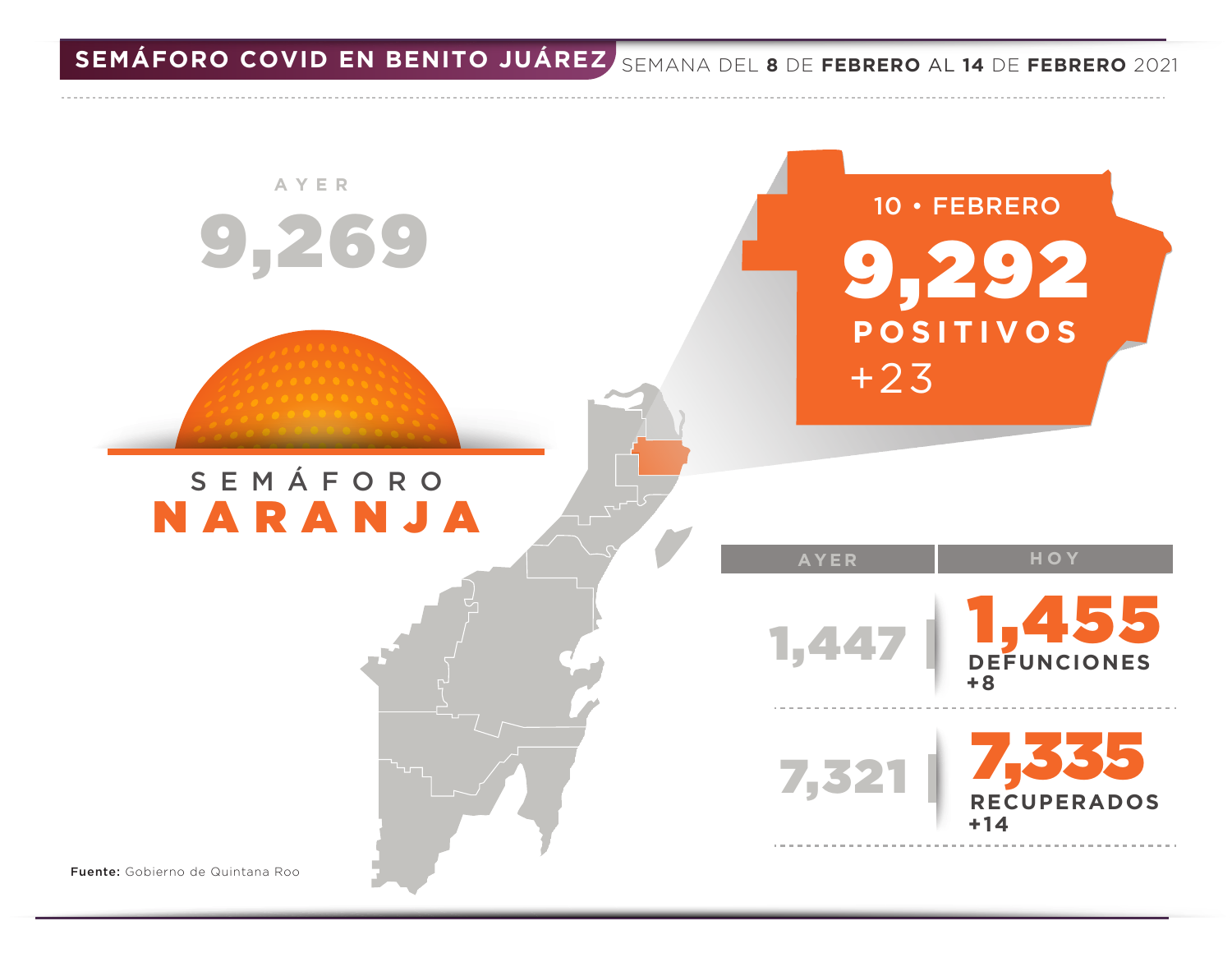#### CANCÚN **CASOS POSITIVOS Y PORCENTAJE DE INCREMENTO DIARIO**



### **CURVA DE NUEVOS CONTAGIOS CANCÚN VS QUINTANA ROO**



350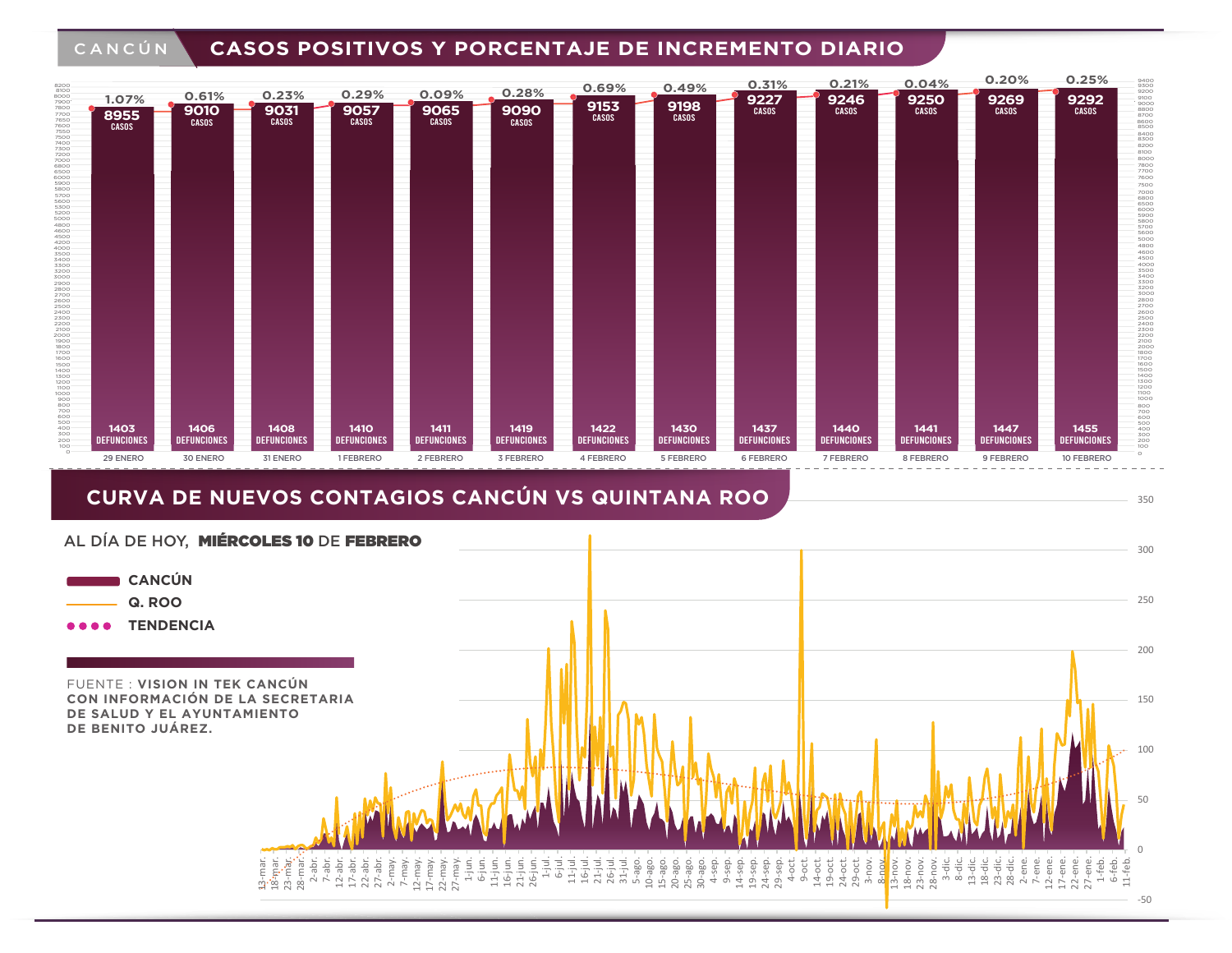# **SECTOR TURÍSTICO**

| <b>146 HOTELES OPERANDO</b><br>84 EN LA ZONA HOTELERA, CON 29,901 HABITACIONES<br><b>62 EN EL CENTRO, CON 5,139 HABITACIONES</b> |                                                     |
|----------------------------------------------------------------------------------------------------------------------------------|-----------------------------------------------------|
| <b>CIERRE TEMPORAL: 16 HOTELES</b>                                                                                               | <b>HABITACIONES OPERANDO 50.0 %</b>                 |
| CON 2,237 HABITACIONES                                                                                                           |                                                     |
| 31.8% OCUPACIÓN HOTELERA GENERAL<br>31.1%                                                                                        | 36.8%<br><b>ZONA CENTRO</b><br><b>ZONA HOTELERA</b> |
|                                                                                                                                  | FUENTE: AHCPM&IM                                    |

ASUR: DESGLOSE DE OPERACIONES AÉREAS PROGRAMADAS PARA HOY, MIÉRCOLES 10 DE FEBRERO:



LLEGADAS 151: 59 **NACIONALES** / 92 **INTERNACIONALES**.

#### VUELOS INTERNACIONALES PROGRAMADOS PARA HOY:

ATLANTA, BALTIMORE, BOGOTÁ, CARACAS, CHARLOTTE, CHICAGO, CLEVELAND, DALLAS, DENVER, DETROIT, FILADELFIA, HOUSTON, LIMA, LOS ANGELES, MIAMI, MINEÁPOLIS, NUEVA YORK, ORLANDO, PANAMÁ, PHOENIX, SALT LAKE, SAN DIEGO, SAN FRANCISCO, SAN JOSÉ, SAN LUIS, SEATTLE, WASHINGTON, ZURICH.

*COMO SIEMPRE, NO HAY GARANTÍA DE QUE SE LLEVEN AL CABO ESTAS OPERACIONES.*

AEROLÍNEAS EXTRANJERAS PROGRAMADAS PARA HOY:

ALASKA, AMERICAN, AVIANCA, CONVIASA, COPA, DELTA, EDELWEISS, ESTELAR, FRONTIER, JET BLUE, LATAM, RUTACA, SKY, SOUTHWEST, SPIRIT, SUN COUNTRY, UNITED.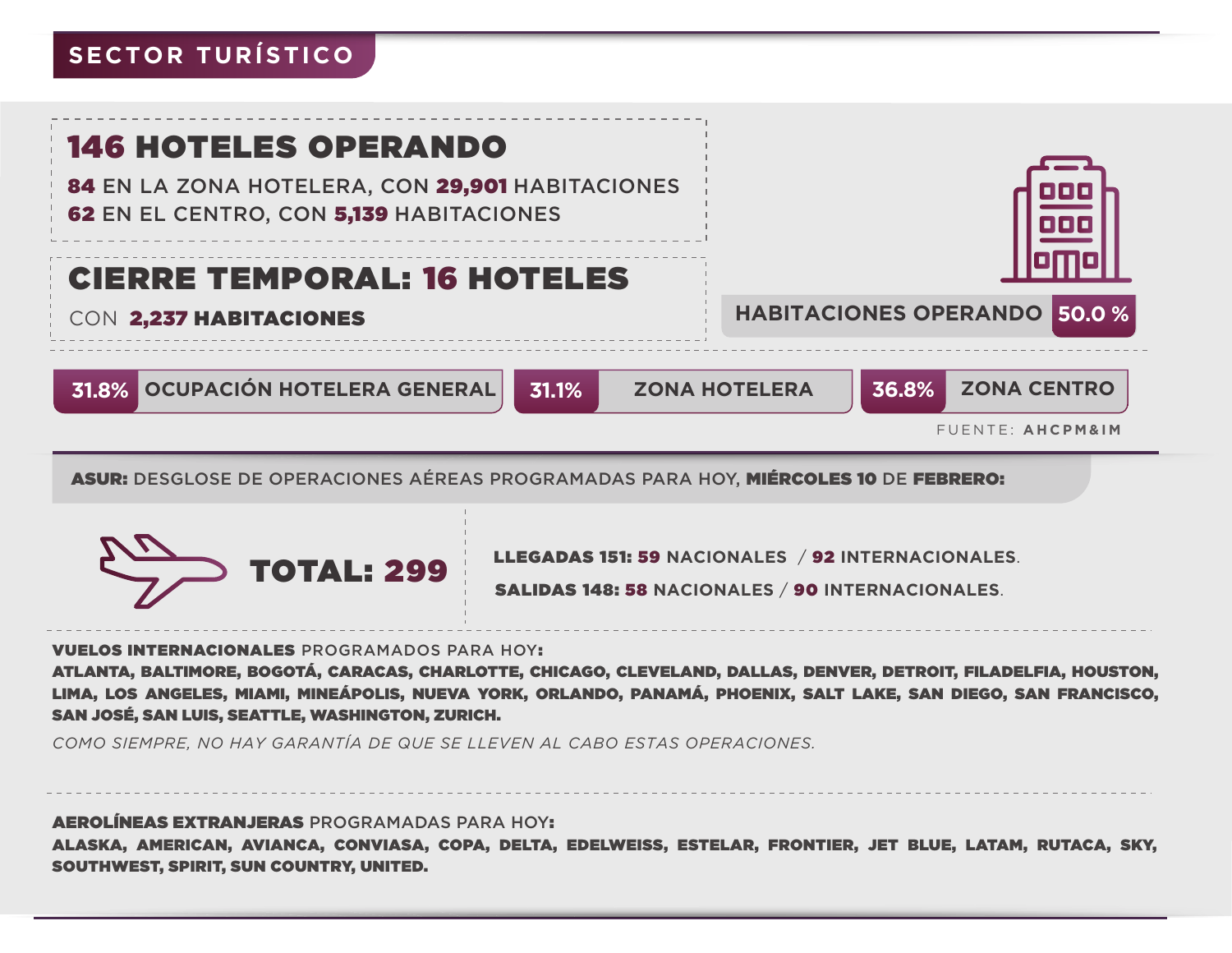#### PREVENCIÓN DE LA VIOLENCIA EN BENITO JUÁREZ

- AUTORIDADES DE BENITO JUÁREZ SE SUMARON AL PROGRAMA PARA LA PREVENCIÓN Y REDUCCIÓN DE VIOLENCIA (PREVI), DE LA AGENCIA DE LOS ESTADOS UNIDOS PARA EL DESARROLLO INTERNACIONAL (USAID).
- A TRAVÉS DE UNA VIDEOCONFERENCIA CON HOMÓLOGOS DE OTRAS ENTIDADES, MARA LEZAMA MANIFESTÓ QUE ESTA PROBLE-MÁTICA, QUE VULNERA A LA POBLACIÓN, NO SE PUEDE DEJAR DE LADO Y SE DEBE ANALIZAR DESDE LA RAÍZ, A PROFUNDIDAD.
- EN EL MUNICIPIO DE BENITO JUÁREZ SE HAN RECUPERADO ESPACIOS PÚBLICOS, CUIDADO EL MEDIO AMBIENTE Y APOSTADO POR LA CULTURA Y EL DEPORTE, COMO HERRAMIENTAS PARA ARRANCAR A LAS NUEVAS GENERACIONES DE LA DELINCUENCIA.
- MARA LEZAMA RECALCÓ QUE SE ESTÁN SENTANDO LAS BASES DE UN TEJIDO SOCIAL FUERTE Y QUE NO SE ROMPA.
- ADICIONALMENTE, SE HAN PUESTO EN MARCHA ACCIONES CONTUNDENTES DE ÉXITO, COMO LA CREACIÓN DEL INSTITUTO MUNICIPAL CONTRA LAS ADICCIONES (IMCA).
- LA PRESIDENTE CONCLUYÓ *"CREEMOS QUE LA MEJOR ESTRATEGIA CONTRA LA VIOLENCIA ES LA POLÍTICA SOCIAL Y DE INTE-GRACIÓN COMUNITARIA, POR LO QUE CON GUSTO NOS SUMAREMOS A TODOS LOS ESFUERZOS DE TRABAJAR EN EQUIPO EN ESTA MATERIA".*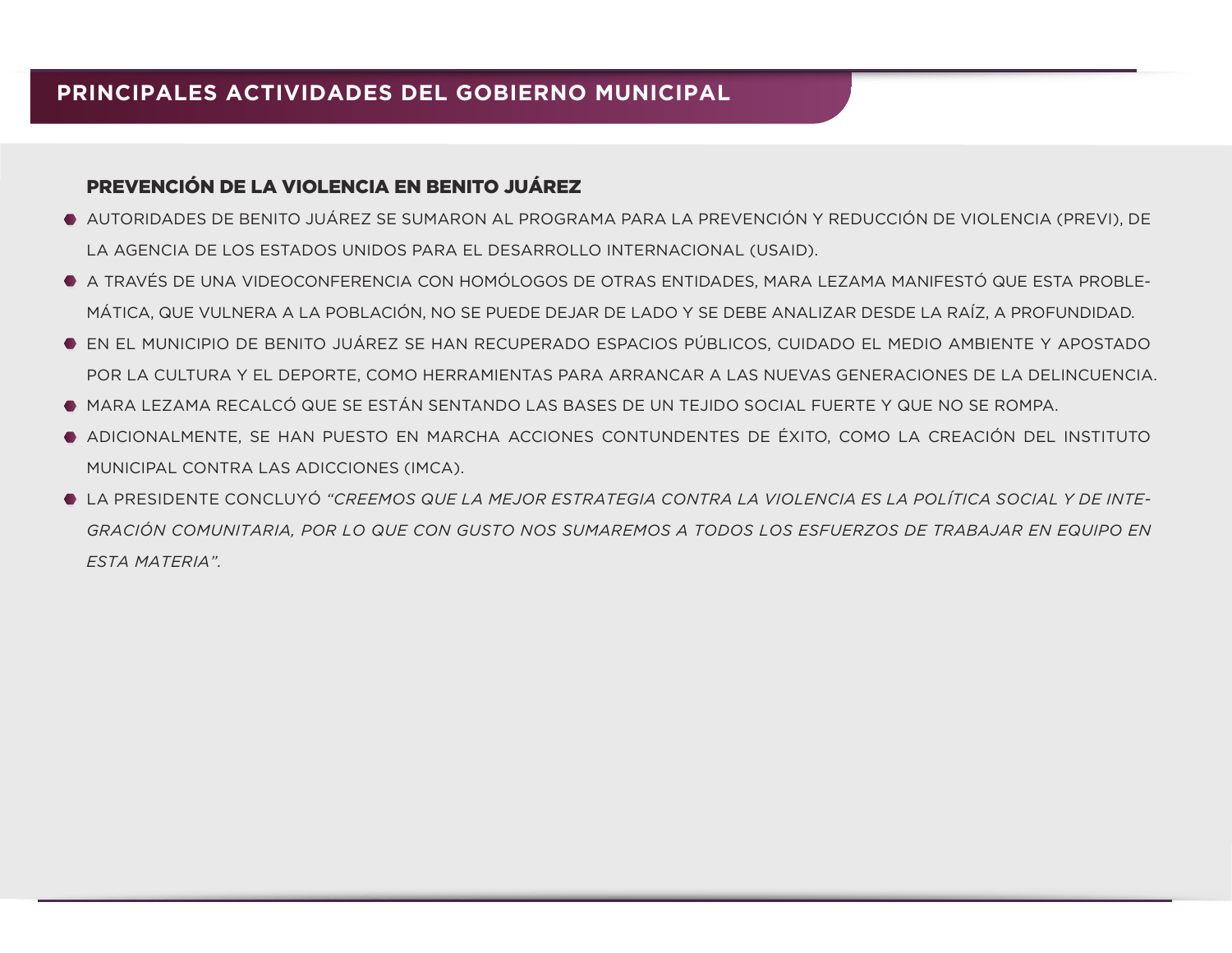

# QUINTANA ROC GOBIERNO DEL ESTADO  $2016 \cdot 2022$

## ((VIDEO))

MENSAJE DEL GOBERNADOR CARLOS JOAQUÍN AL ACTUALIZAR LA INFORMACIÓN SOBRE LA COVID-19 EN QUINTANA ROO.

#PonteVivo En #QuintanaRoo #JuntosSaldremosAdelante

YouTube: https://ytube.io/3Ee5 Facebook: https://fbook.cc/3LVl Twitter: https://twtr.in/3ByD Página WEB: https://bityl.co/5Y2v